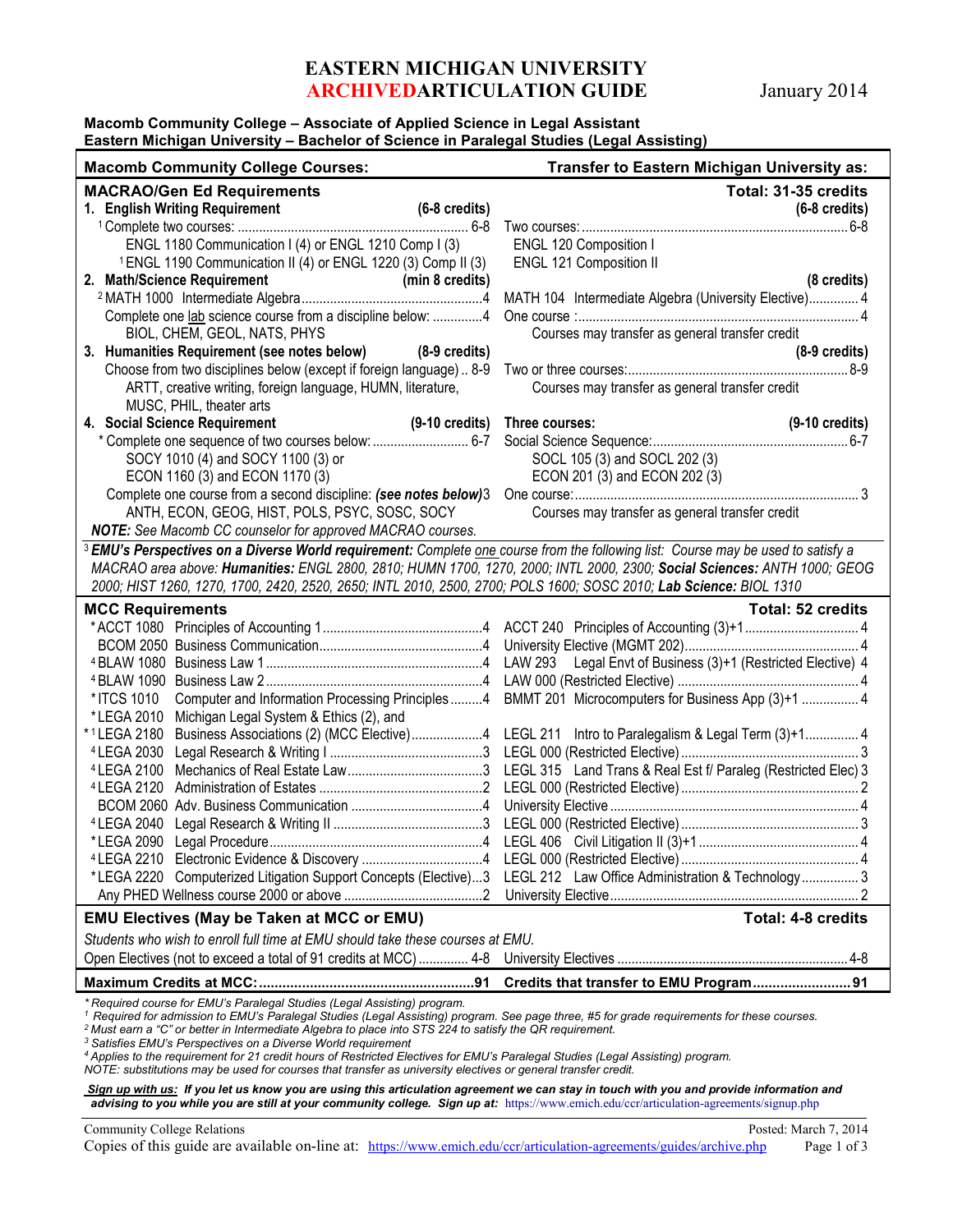# **EASTERN MICHIGAN UNIVERSITY ARCHIVEDARTICULATION GUIDE** January 2014

| Macomb Community College – Associate of Applied Science in Legal Assistant               |
|------------------------------------------------------------------------------------------|
| Eastern Michigan University – Bachelor of Science in Paralegal Studies (Legal Assisting) |
|                                                                                          |

## **Completion of the Paralegal Studies (Legal Assisting) Program at EMU Major Requirements (33 credits) Required LEGL Courses (24 credits)** <sup>1</sup> LEGL 304W Legal Writing, Research and Analysis I .............. 3 LEGL 305 Adv Legal Writing, Research & Anal II.................3 LEGL 311 Probate, Estates, and Wills................................. 3 LEGL 313 Family Law.......................................................... 3 LEGL 400 Adv Legal Writing, Research & Analysis III......... 3 LEGL 404 Court Rules, Forms, and Drafting Contracts....... 3 LEGL 405 Civil Litigation, Investigation& Procedure I.......... 3 <sup>2</sup> LEGL 416L Legal Assistant Internship (LBC requirement)....3 **Business & Information Processing Core (9 credits)** BMMT 396 Information & Media Administration ..................... 3 BMMT 496 Records Administration/Database Systems ......... 3 3STS 224 Solving Quantitative Problems in Tech................. 3 **Credits at EMU:..............................................33 Minimum Credits to Graduate:....................124** Suggested Sequence for completing the program: *Consult the program coordinator do develop a plan of study to complete the program.* **Fall Semester (6 credits)** LEGL 304WLegal Writing, Research and Analysis I....................3 STS 224 Solving Quantitative Problems in Tech....................3 **Winter Semester (9 credits)** BMMT 396 Information & Media Admin (or summer)................ 3 LEGL 305 Adv Legal Writing, Research & Anal II......................3 LEGL 311 Probate, Estates, and Wills .................................... 3 **Summer (6 credits)** LEGL 404 Court Rules, Forms, and Drafting Contracts........... 3 BMMT 496 Records Admin/Database Systems (or winter)....... 3 **Fall Semester (9 credits)** LEGL 313 Family Law ............................................................. 3 LEGL 400 Adv Legal Writing, Research, & Analysis III ........... 3 LEGL 405 Civil Litigation, Investigation& Procedure I ............. 3 **Winter Semester (3 credits)** <sup>2</sup> LEGL 416 Legal Assistant Internship ...................................... 3

*<sup>1</sup> Admission requirement for EMU's Paralegal Studies (Legal Assisting) program. Must be completed before enrolling in program courses. See page 3, #5 for grade requirements.*

*<sup>2</sup> Satisfies EMU's Learning beyond the Classroom requirement.*

*<sup>3</sup> Satisfies EMU's Quantitative Reasoning requirement if Intermediate Algebra (MATH 1000 at MCC) was completed with a "C" or better. If not, student must also complete MATH 110.*

*NOTE: Students may register concurrently at MCC and EMU while completing the program in order to take paralegal courses in the appropriate sequence and graduate in a timely manner. Students receiving financial aid should contact the Financial Aid Offices at MCC and EMU to ask about options for financial aid as a concurrently registered student. Students who wish to enroll as a fulltime student at EMU should save some classes from page one to complete at EMU.*